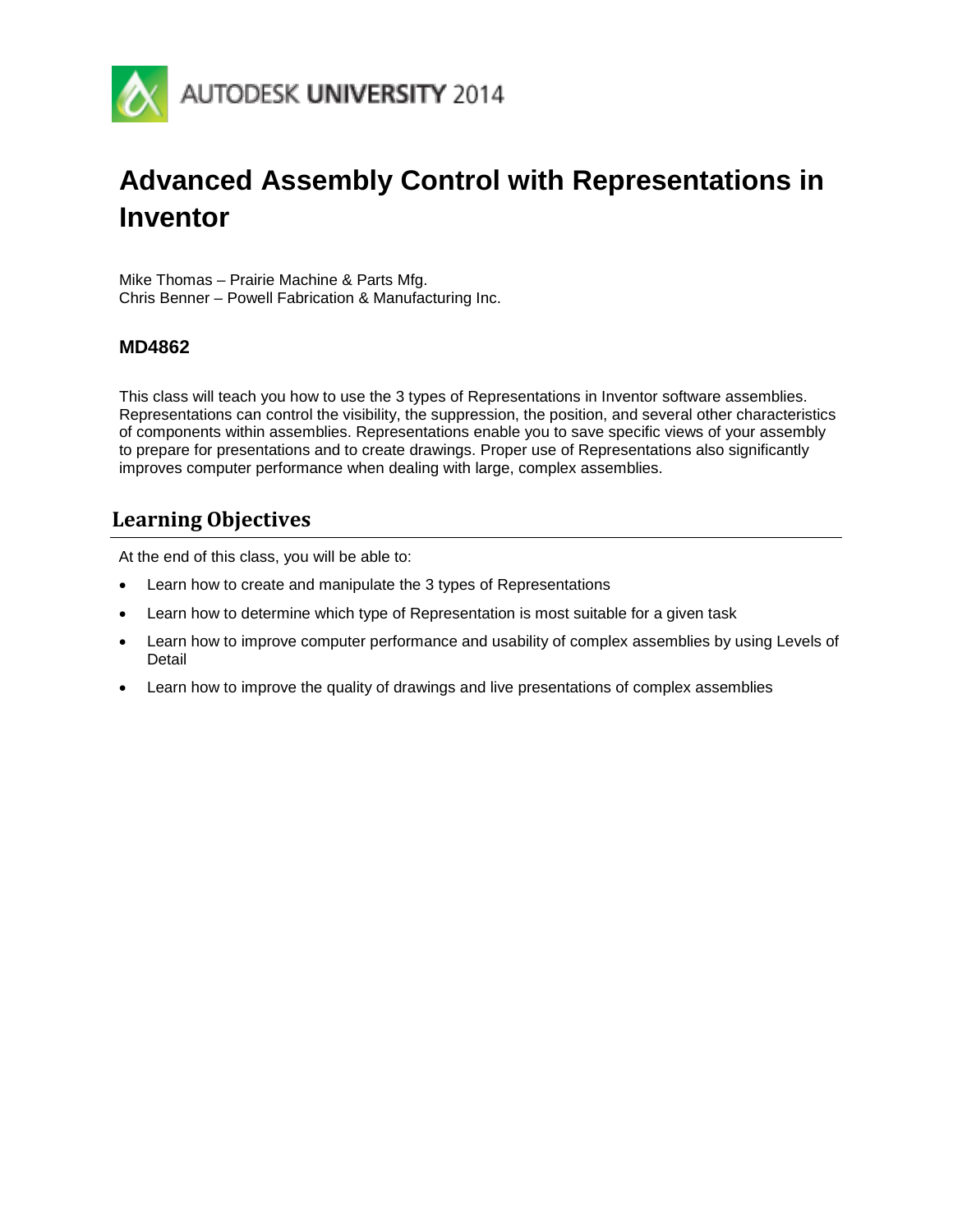### <span id="page-1-0"></span>**About the Speakers**

*Chris Benner is the CAD department supervisor at [Powell Fabrication & Manufacturing, Inc.](http://www.powellfab.com/) in St. Louis, Michigan. He has been working as a mechanical designer and drafter for more than 20 years, and he has been using Autodesk, Inc., products for the majority of that time. For the last several years he has been the lead CAD technician and Vault administrator at Powell Fab, integrating it with Inventor software, AutoCAD software, and AutoCAD Electrical software, as well as Microsoft SharePoint 2013 software. He has been implementing changes to the company's document-management procedures using Vault Professional software as the main system for lifecycle and revision control, and he has been engineering change orders to control all drawing changes.* 

*Recently he was promoted to the position of CAD supervisor. Autodesk recognized Chris 2 years ago as an Autodesk Expert Elite for his activity on the Autodesk discussion forums and social media and for his CAD Tips Tricks & Workarounds blog. Design & Motion at [DesignandMotion.net h](http://www.designandmotion.net/)as also published his articles, as well as CAD Notes at [CAD Notes.com](http://www.cad-notes.com/)*

*Mike Thomas graduated with the honor of Most Distinguished Graduate in CAD/CAM engineering technology from the Saskatchewan Institute of Applied Science and Technology (SIAST). He is a specialist in the manufacturing industry with a strong knowledge of the Autodesk, Inc., mechanical products, and he has a solid understanding of document management, hardware, networking, and other Autodesk technologies.* 

*He is now the technical services manager for [Prairie Machine & Parts Mfg. \(PM&P\),](http://www.pmparts.com/) and he is responsible for overseeing the Engineering department's technical operations and strategic technical growth. His primary duties include providing ongoing support of critical computer systems and programs,*  facilitating the interactions between the engineering department and other departments, providing the *engineering department with effective systems and technology, and working with PM&P's vice president and engineering managers on the development and implementation of a cohesive strategic plan for the technical growth of the department. Mike is an active contributor to Design & Motion [\(www.designandmotion.net\)](http://www.designandmotion.net/).*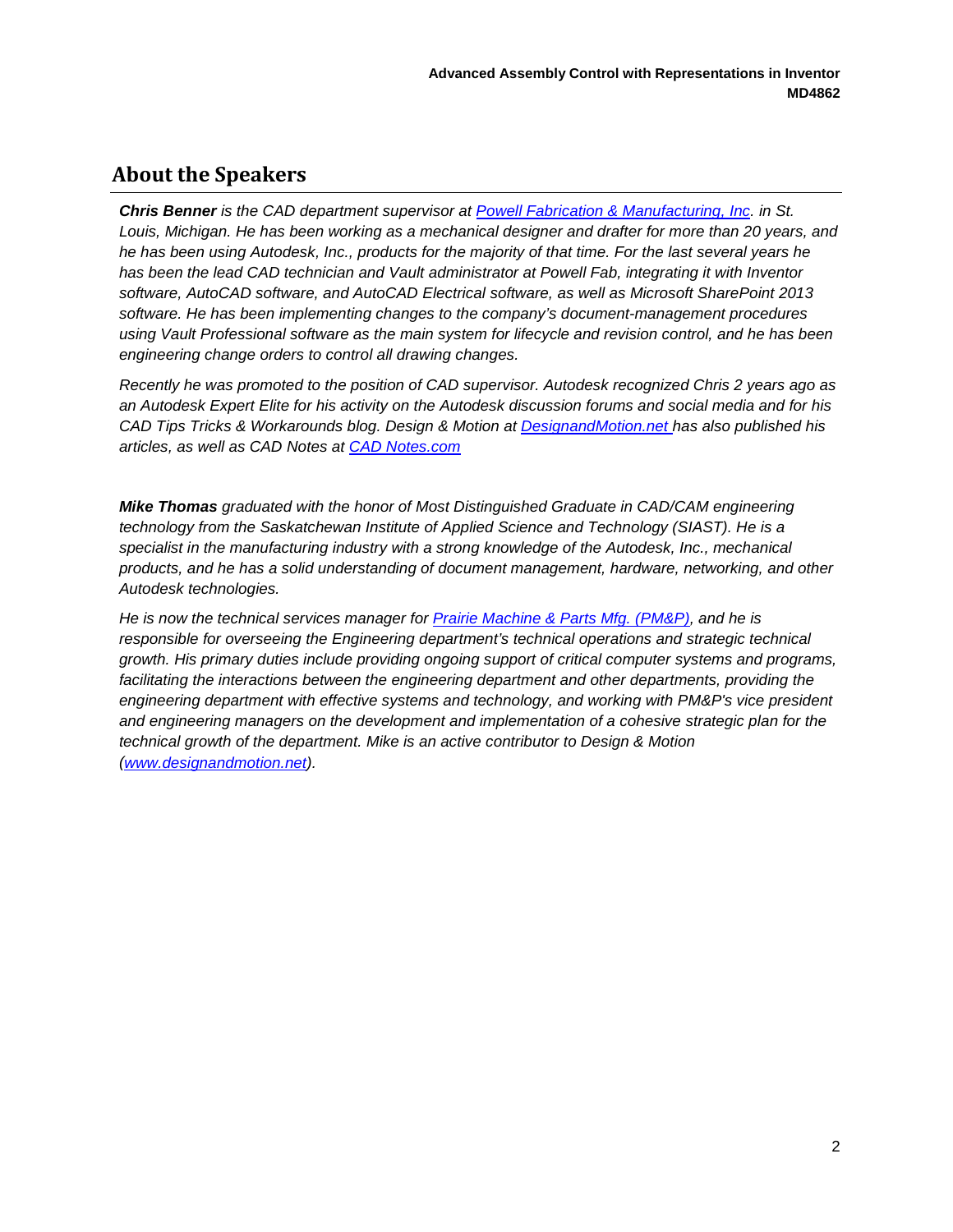# Contents

# <span id="page-2-0"></span>**Representations**

There are three types of representations in Inventor: View, Positional, and Level of Detail (LOD). Each representation helps you work with assemblies, saving time in many ways as assemblies become larger and more complex.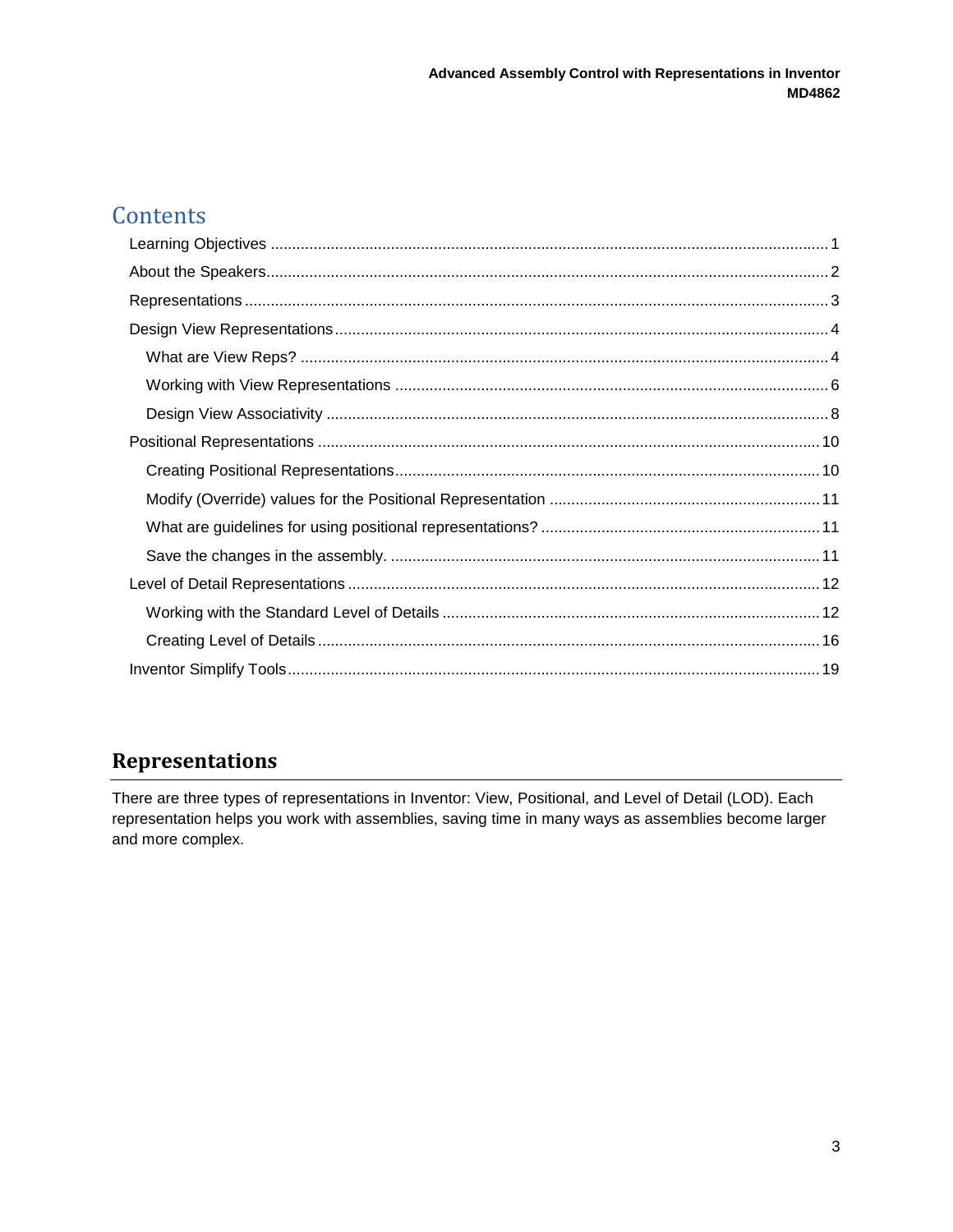# <span id="page-3-0"></span>**Design View Representations**

#### <span id="page-3-1"></span>**What are View Reps?**

View Representations capture view related information in a named configuration that can be restored at a later date. View Representations are used to control the display state of the assembly to aid during the design process, setup presentation / sales type information, to improve the performance of large assemblies, and to reduce the time it takes Inventor to generate drawings views.

Assembly View Representations capture the following:

- Component Visibility (as in on or off)
- Colour (and other style characteristics) of individual components within the assembly
- Sketch & Work Feature Visibility
- Zoom magnification and viewing angle

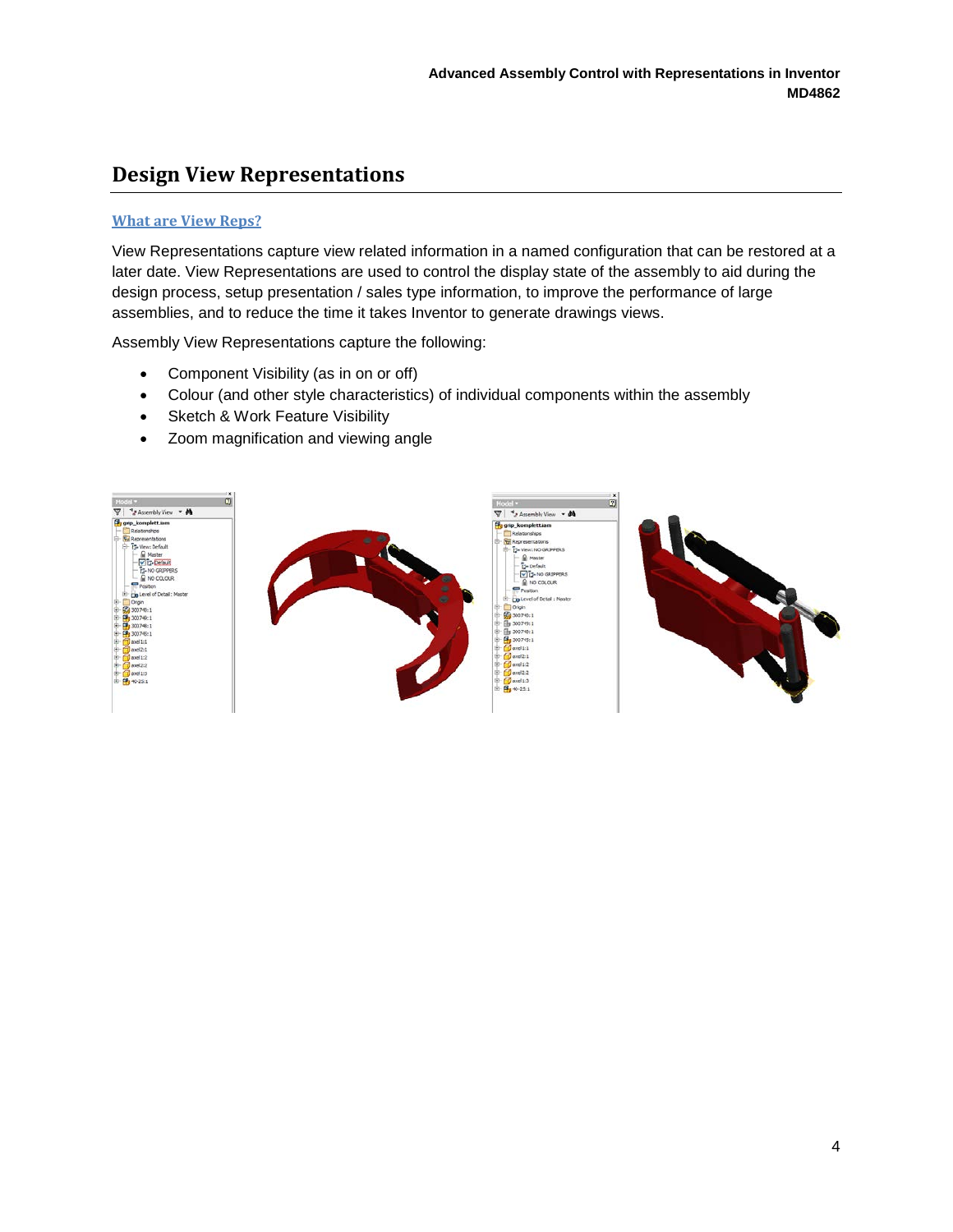View Representations can be used to:

- Turn off component visibility (as needed) to simplify the current task
- Capture viewing angle and zoom factor to return to at a future time. Convenient for presentations
- Assign a unique colour to a component instance (say opaque see through one instance)
- Control sketch and work feature visibility to reduce the clutter on the screen
- Simplify positional representations by turning off all unnecessary components. This can be further used when creating Overlay views in the drawing to only show the components effected by the positional representation
- Help manage multi-user projects in that each user can have their own design view focusing on specific areas of the assembly

#### **IMPORTANT!**

Creating drawing views within Inventor can be quite time consuming especially for larger assemblies. Improve performance by reducing the amount of components within the view that Inventor has to work with.



Although View Representations can control component visibility, which can improve the performance of Inventor while generating drawing views, it is **HIGHLY RECOMMENDED** to use **Level of Detail Representations** to manage the visibility of the components. Level of Details provide the greatest amount of performance gains for drawing views and when dealing with the Assembly in general.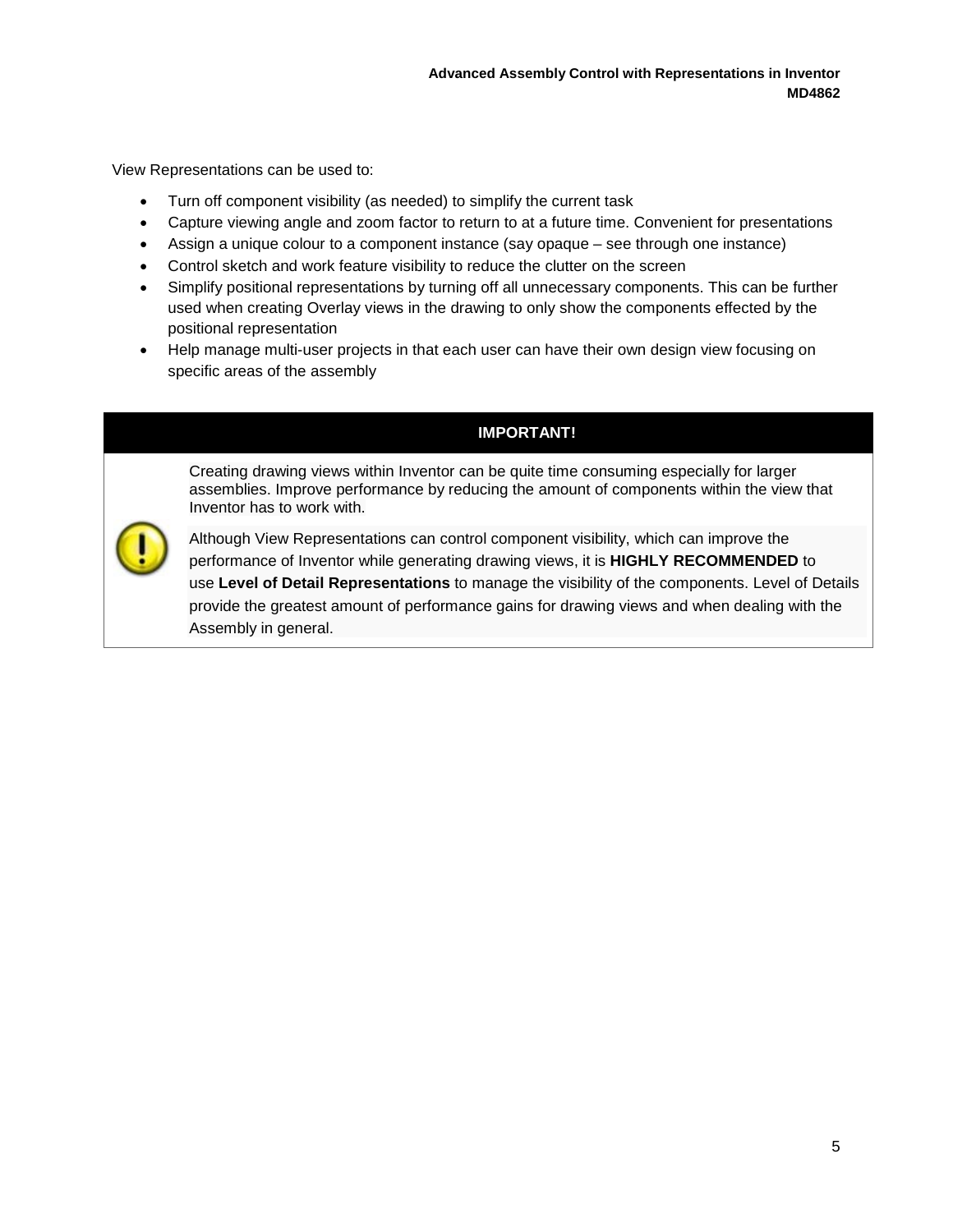#### <span id="page-5-0"></span>**Working with View Representations**

Use the Inventor browser to create and manage View Representations. All options are available via the right-click menu



- **To create a new View Rep, Right click the Master View Rep and** select New.
- **-** Double-click to activate the View Rep, click twice slowly to rename
- View Representations are "*live*" in that they update automatically as the viewing information of the assembly is adjusted
- **EXEC** Lock View Reps to prevent any changes. To lock a view representation. right-click on it in the browser and select **Lock**

When opening an assembly you can specify the view rep that will be active as the assembly is opened. By default, the last active View Representation is the one used.

|                                            |                            |                                                        |                      | Design View Representation       |
|--------------------------------------------|----------------------------|--------------------------------------------------------|----------------------|----------------------------------|
| Workspace                                  | Look in:                   |                                                        | $-010$               |                                  |
| <b>C</b> Libraries<br>Content Center Files | Name                       | Date<br>Type                                           | Size                 | <b>Last Active</b><br>۰          |
|                                            | 2                          | Nov 02/20<br>Autodesk L.                               | 5.730 KB             |                                  |
|                                            | Θ                          | Dec 14/20<br>Autodeuk L.<br>Oct 26/201.<br>Autodesk L. | 343 KB<br>105,728 KB | Positional Representation        |
|                                            |                            | Nov 02/20<br>Autodesk L.                               | 42,578 KB            |                                  |
|                                            |                            | Dec 23/20<br>Autodesk L.                               | 122 KB               | Master<br>۰                      |
|                                            | 医弗雷奇                       | Dec 13/20.<br>Autodesk L.<br>Mau 03/30<br>Auto-Auck 1  | 117 KB<br>sag int    | Level of Detail Representation   |
|                                            |                            | m                                                      |                      |                                  |
|                                            | File name:<br>0907-147 Jan |                                                        |                      | SIMPLIFIED - GEAR HIGHLIGHT<br>۰ |
|                                            | Files of type:             | Autodesk kwentor Res ("Jam," dwg," ktw." to            |                      |                                  |
|                                            | Project File:              | Master Vault Project.ipi                               | Projects             | Skip all unresolved files        |
|                                            |                            |                                                        |                      |                                  |
| Quick Launch                               |                            |                                                        |                      | 0<br><b>OK</b><br>Cancel         |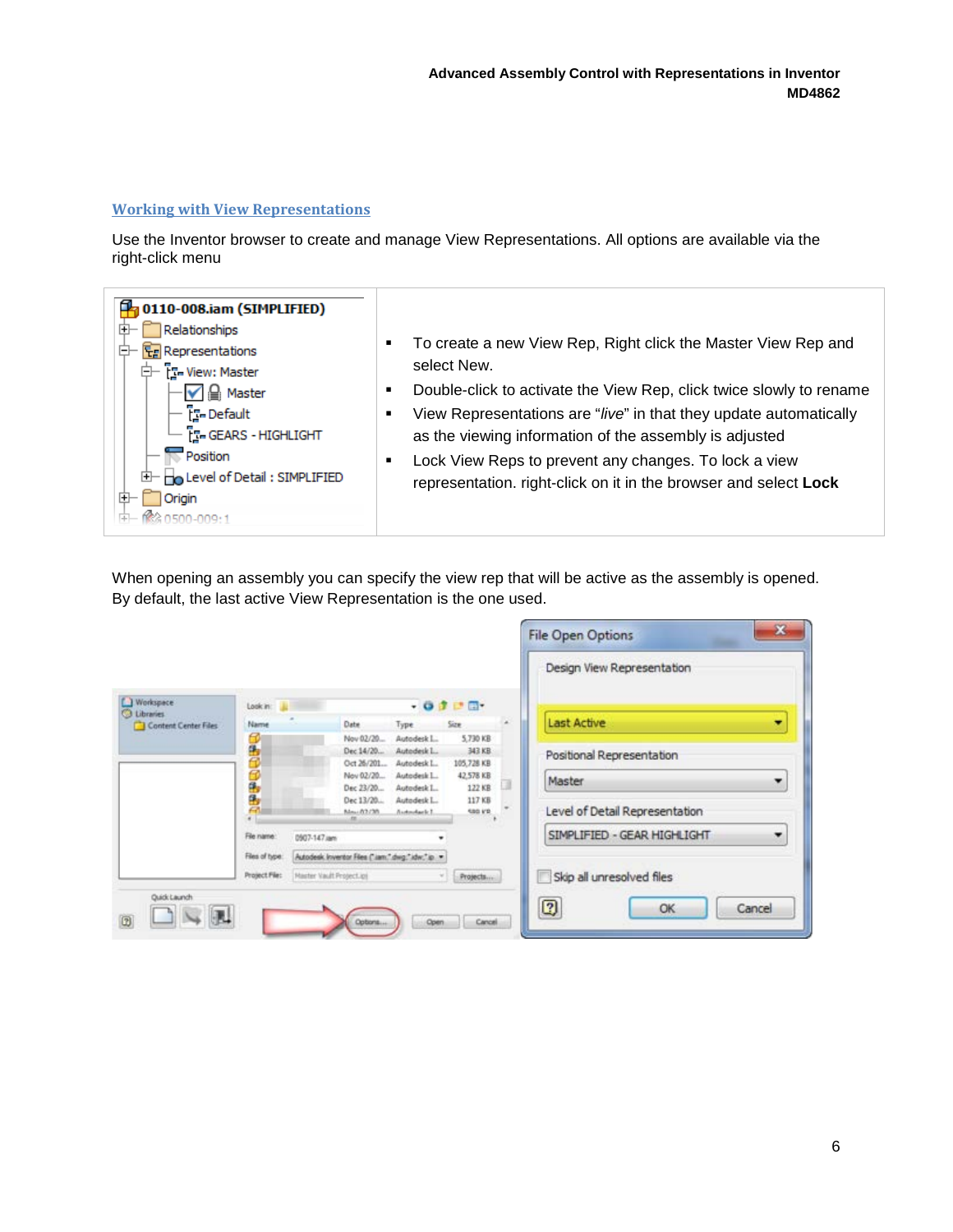Using View Representations, you can setup the assembly specifying view orientation, visibility, color, and other attributes of the components. When creating drawing views you set the View Representations to apply to the view.

|                                             |                                                  | Component Model State Display Options                   |                                                                                                  |
|---------------------------------------------|--------------------------------------------------|---------------------------------------------------------|--------------------------------------------------------------------------------------------------|
| File                                        |                                                  |                                                         |                                                                                                  |
|                                             |                                                  | D:\ Vault Working Folder Designs \PMP 2007\0907-147.iam |                                                                                                  |
| Representation<br><b>T<sub>2</sub></b> View |                                                  | $\blacksquare$                                          | Position                                                                                         |
| Master<br>Default                           |                                                  |                                                         |                                                                                                  |
|                                             | GEARS HIGHLIGHT<br><b>HEAD MOTORS HIGHTLIGHT</b> |                                                         |                                                                                                  |
| PAGE1<br>PAGE2                              |                                                  |                                                         | <b>The Level of Detail</b>                                                                       |
|                                             |                                                  |                                                         | SIMPLIFIED - GEAR CASE<br>SIMPLIFIED - GEAR CASE & MAIN FRA<br>SIMPLIFIED - GEAR CASE, MAIN FRAM |
|                                             |                                                  |                                                         | SIMPLIFIED - GEAR HIGHLIGHT                                                                      |
|                                             |                                                  |                                                         |                                                                                                  |

If the view rep is set to associative:

- **The drawing view will update as the assembly view rep is adjusted.**
- You cannot adjust component visibility within the drawing view from within the drawing's browser.

#### **IMPORTANT**



Create as many View Representations required for your Assembly but rename them appropriately. The default names Inventor gives new View Reps (View1, View2, etc) is NOT acceptable!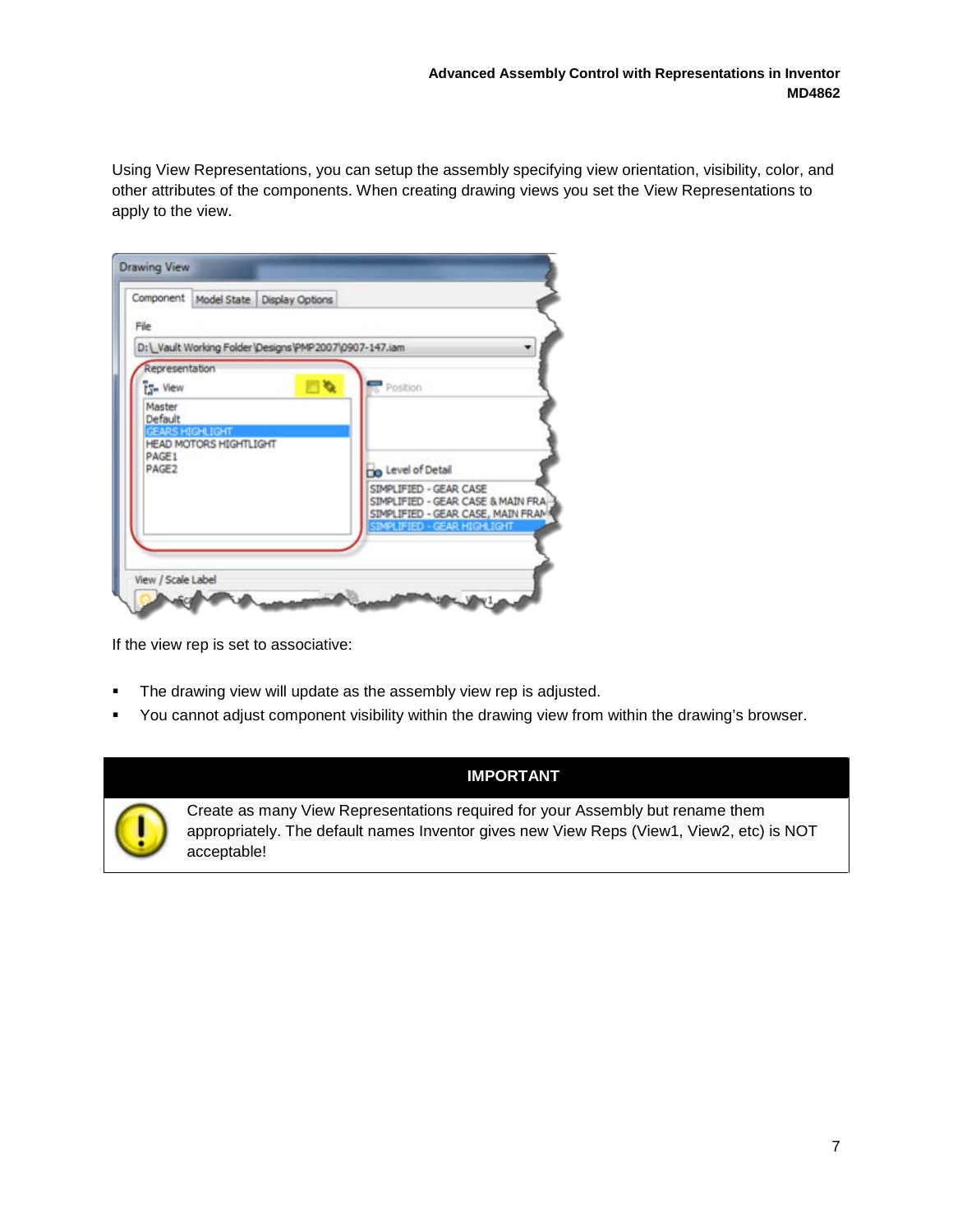#### <span id="page-7-0"></span>**Design View Associativity**

When you place a component into an assembly, the component remains associated to its View Representations. This means that changes to the component (as in changing workfeature visibility or turning parts on/off) automatically updates the instances of the component in the assembly.

| Associative Design View Representation |                                                                                                          |  |  |  |  |
|----------------------------------------|----------------------------------------------------------------------------------------------------------|--|--|--|--|
|                                        | The component status is associatively set by the Design View<br>Representation No Hardware in component: |  |  |  |  |
|                                        | @ Modify Design View Representation                                                                      |  |  |  |  |
|                                        | • Remove associativity                                                                                   |  |  |  |  |
|                                        | Cancel<br>ОК                                                                                             |  |  |  |  |

When you make a change to this component in context of the assembly, you are really asking it to go against the view rep it is associated with. Because Inventor is not sure what to do, it prompts you.

If you select *Remove associativity*, the component will no longer be associated to its own view representations. You will see your changes in the assembly but any changes to the components view reps do not apply to the instance in the assembly.

If you select *Modify Design View Representation* then you are updating the view rep not just for that instance but also in the component itself. This means that anywhere that component is used will see the changes to the view rep.

Take for example where the Brace Assembly is placed into the assembly so that the View Rep IN ASSEMBLY is active and associative.

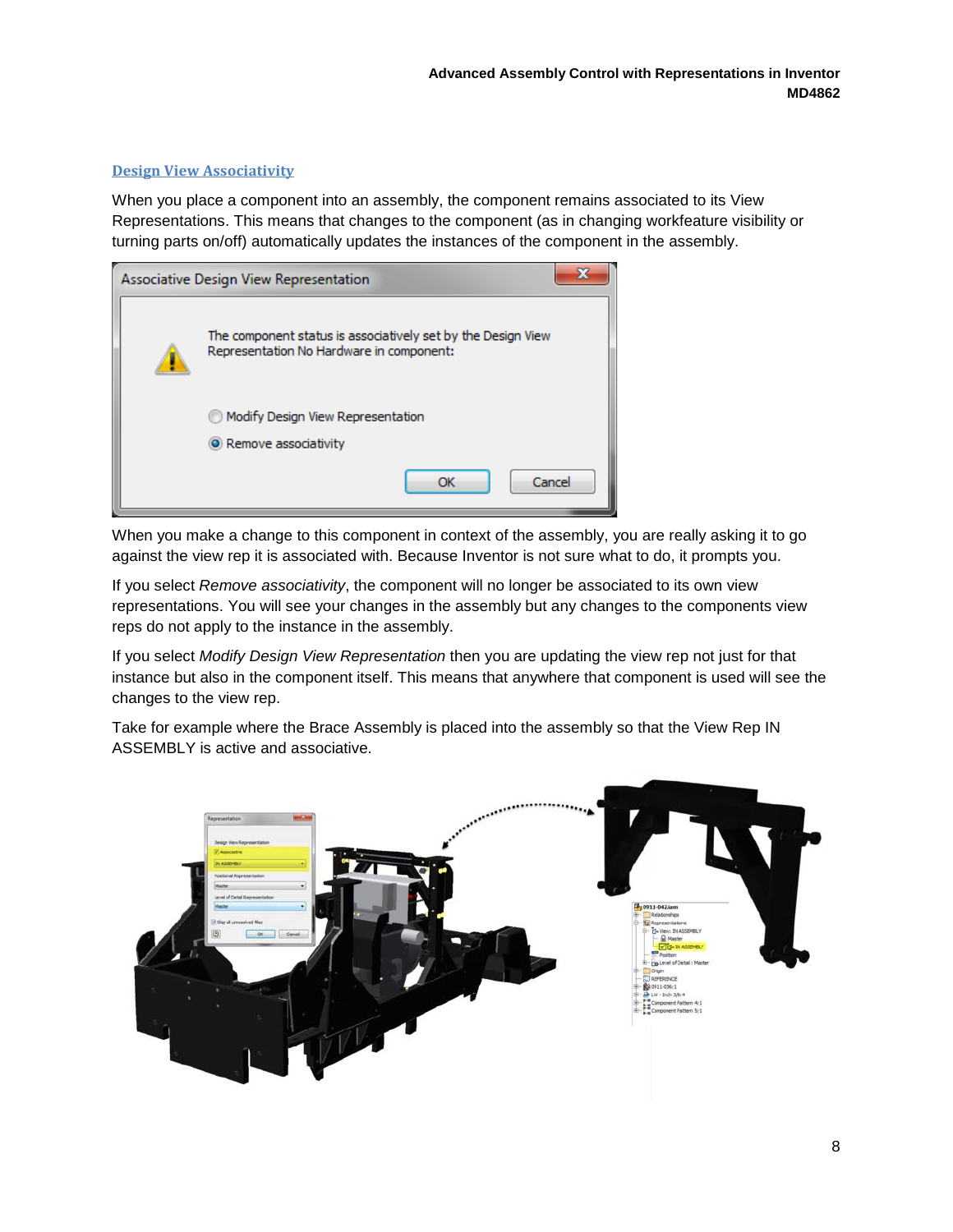

Any View Rep changes to the Brace are automatically reflected in Tractor Assembly.

However, if I make changes to the visibility of components in the Brace from within the Tractor I am prompted by Inventor to either modify the associativity or remove it.

In this case, I decide to remove the associativity. This means the Canopy Brace is updated but the changes are not sent back to sub-assembly.

At any point, I can reset the View Rep used and make is associative making the instance in the assembly appear as in the sub-assembly. Any changes I made to sub-component visibility within the assembly will be lost as the components view rep will set the visibility details.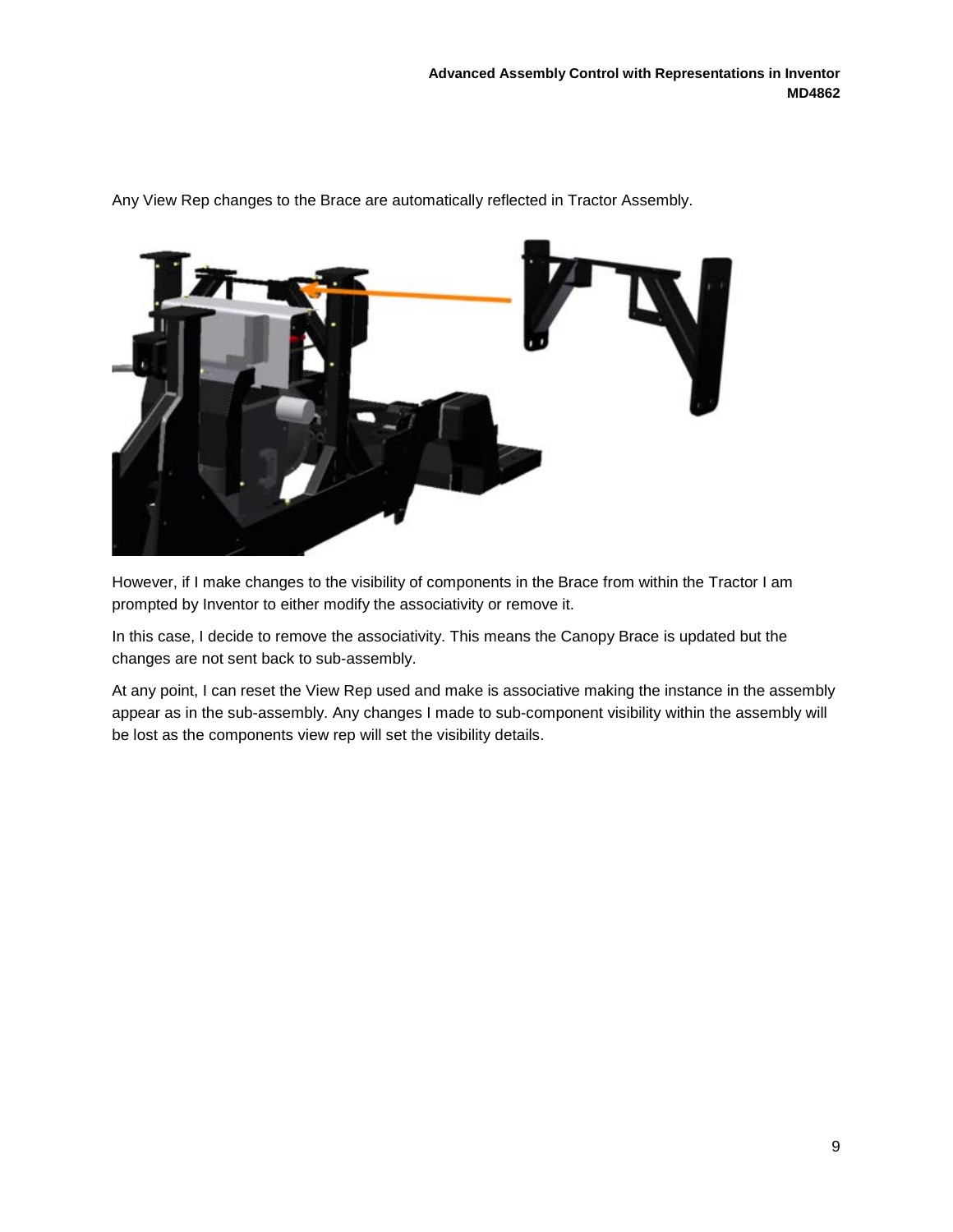### <span id="page-9-0"></span>**Positional Representations**

**Positional representations** capture "*snapshots*" of assemblies to allow for motion studies and evaluation of the assembly in various positions. Use these snapshots to review motion and evaluate the position of assembly components in both the modeling and drawing environments.



**Positional Representations** allow us to display different positions of the assembly components. The *Master* Positional Representation (automatically created) represents the default state of the assembly, where your modeling operations take place. You cannot edit the *Master* Positional Representation,

Creating a new **Positional Representations** allows us to make changes to the component positions and constraint settings without affecting the original component positions in the Master. For example,a Hydraulic Cylinder can have a retracted and extended position

The following steps are used to create a Positional Representation:

- 1. Create a Positional Representation.
- 2. Modify (Override) values for the Positional Representation.
- 3. Save the changes in the assembly.

#### <span id="page-9-1"></span>**Creating Positional Representations**

To create a new Positional Representation, expand the Representations folder in the Model browser. Right click and select New, expand the Position branch to view the Master and the new Positional Representations.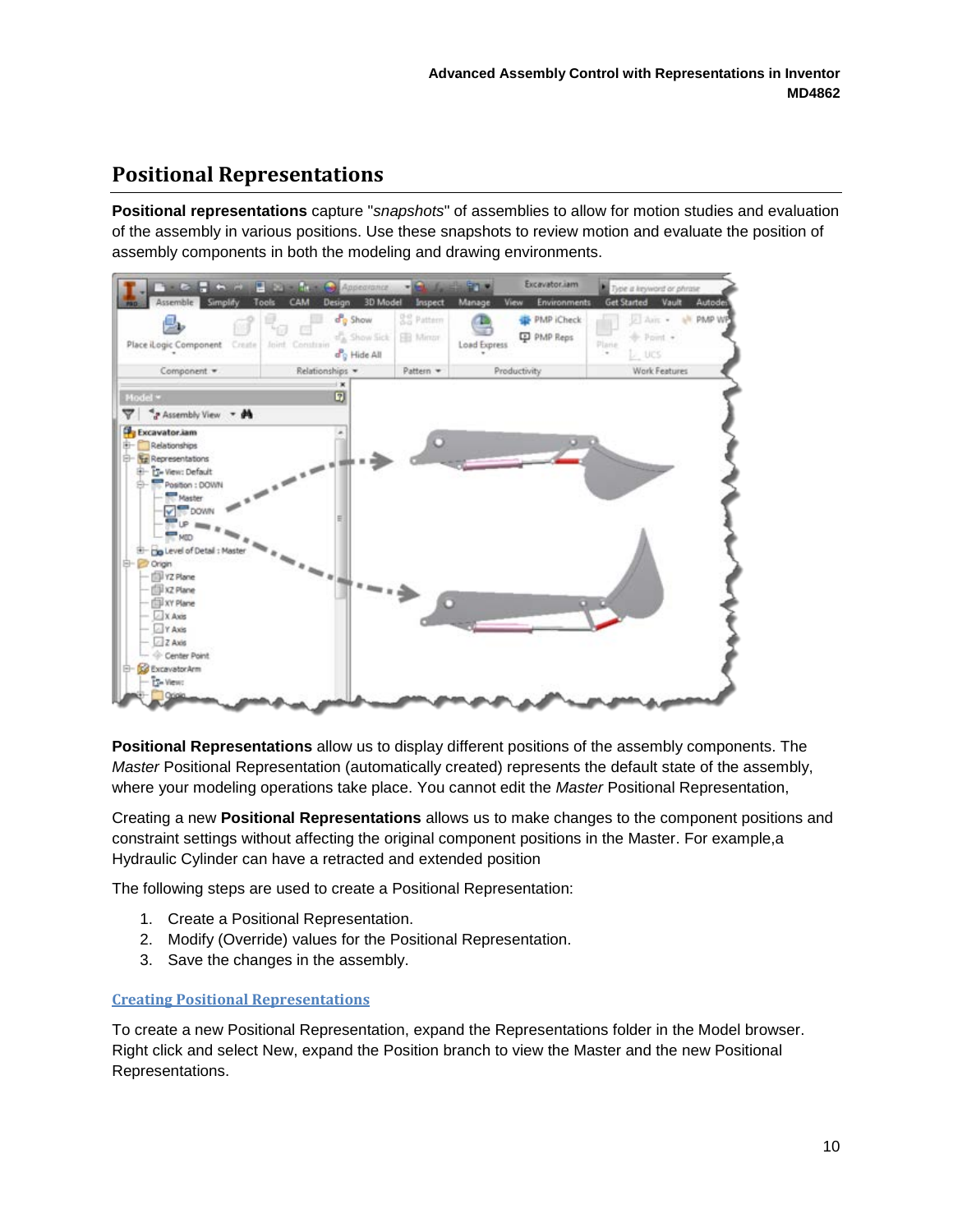#### <span id="page-10-0"></span>**Modify (Override) values for the Positional Representation**

Make the desired Positional Representation active before assigning overrides. Double-click the positional rep within the browser to make it active. Locate the constraint that needs to be modified in the Model browser, right-click and select Modify (Override). When the Override Object dialog box appears, adjust the values.

#### <span id="page-10-1"></span>**What can I or can't I do with positional representations?**

You cannot perform the following operations when a positional representation is active:

- Add or delete components.
- Restructure the assembly.
- Adjust a pattern.
- Create (or delete) work features.
- Create, modify, or delete assembly features.
- Toggle adaptivity.

#### **IMPORTANT**

Be careful with your Level of Details when working with Positional Reps as you do NOT want to suppress components constrained by the constraints you are overriding as this will cause you nothing but grief and headaches

#### <span id="page-10-2"></span>**Save the changes in the assembly.**

When a Positional Representation is active, you are not able to save any changes to an assembly.

To save the changes in the assembly, activate the Master in the top-level assembly.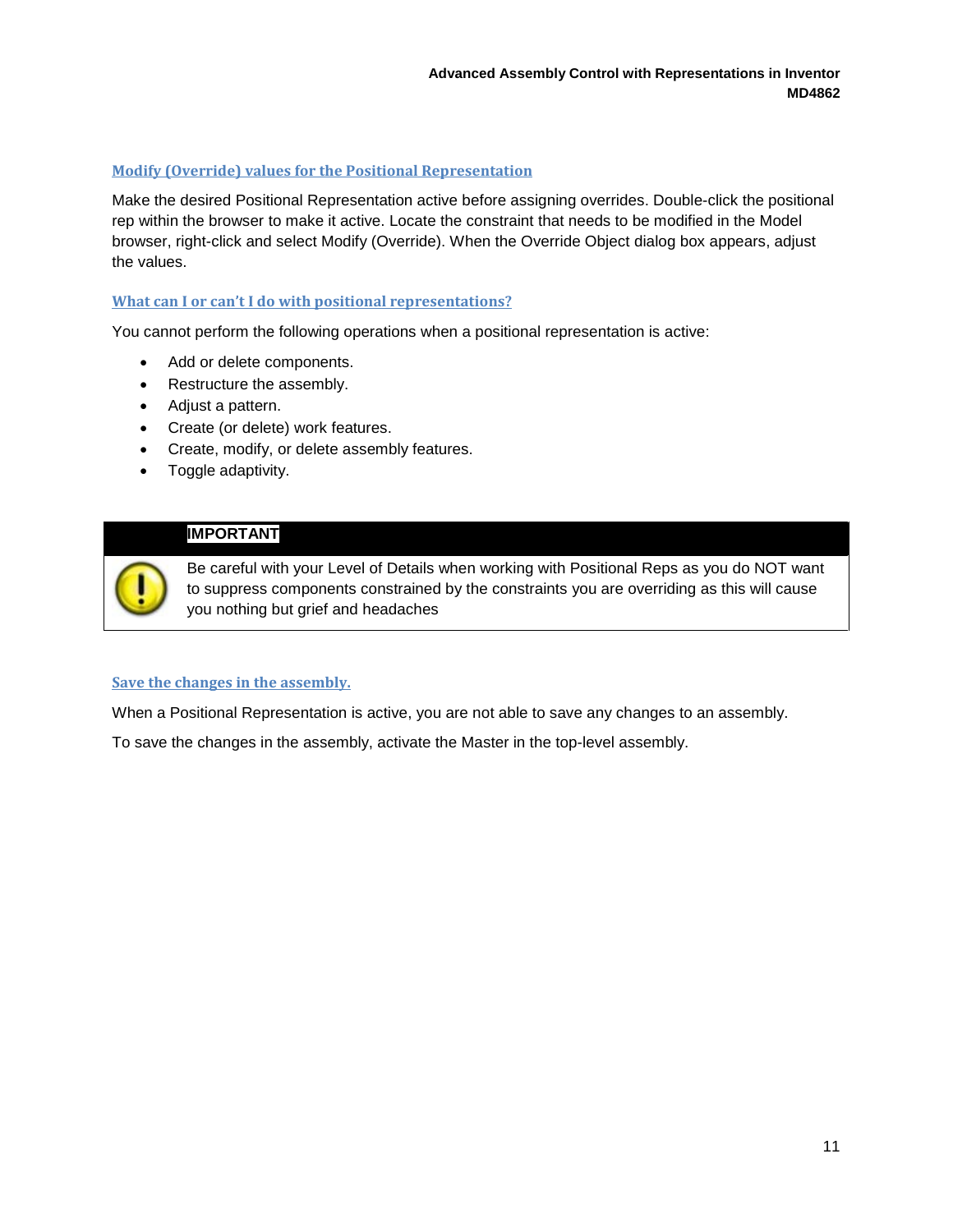# <span id="page-11-0"></span>**Level of Detail Representations**

To deal with large assemblies Inventor uses an Adaptive Data Engine built on a segmented database. This database organizes data for quick retrieval and segments the data so only the required data is read from the disk. When opening an assembly, Inventor only loads what is absolutely necessary. However as Inventor assemblies get larger (as in the number of components) and the components within that assembly get more complex Inventor requires more and more memory (both Video and RAM) to deal with the assembly. **Levels of Detail Representations** provide tools to help manage the RAM usage of Inventor by reducing the complexity of the components in the assembly and reducing the number of components in the active assembly.

The easiest way to remember the difference between View Representations and LOD's is that View Reps capture the "look" of a component whereas Level of Details are for assembly performance, capturing whether the component should be loaded into memory.



#### <span id="page-11-1"></span>**Working with the Standard Level of Details**

Level of Detail Representations are created and managed within the Inventor Browser. All options are available via the right-click menu.

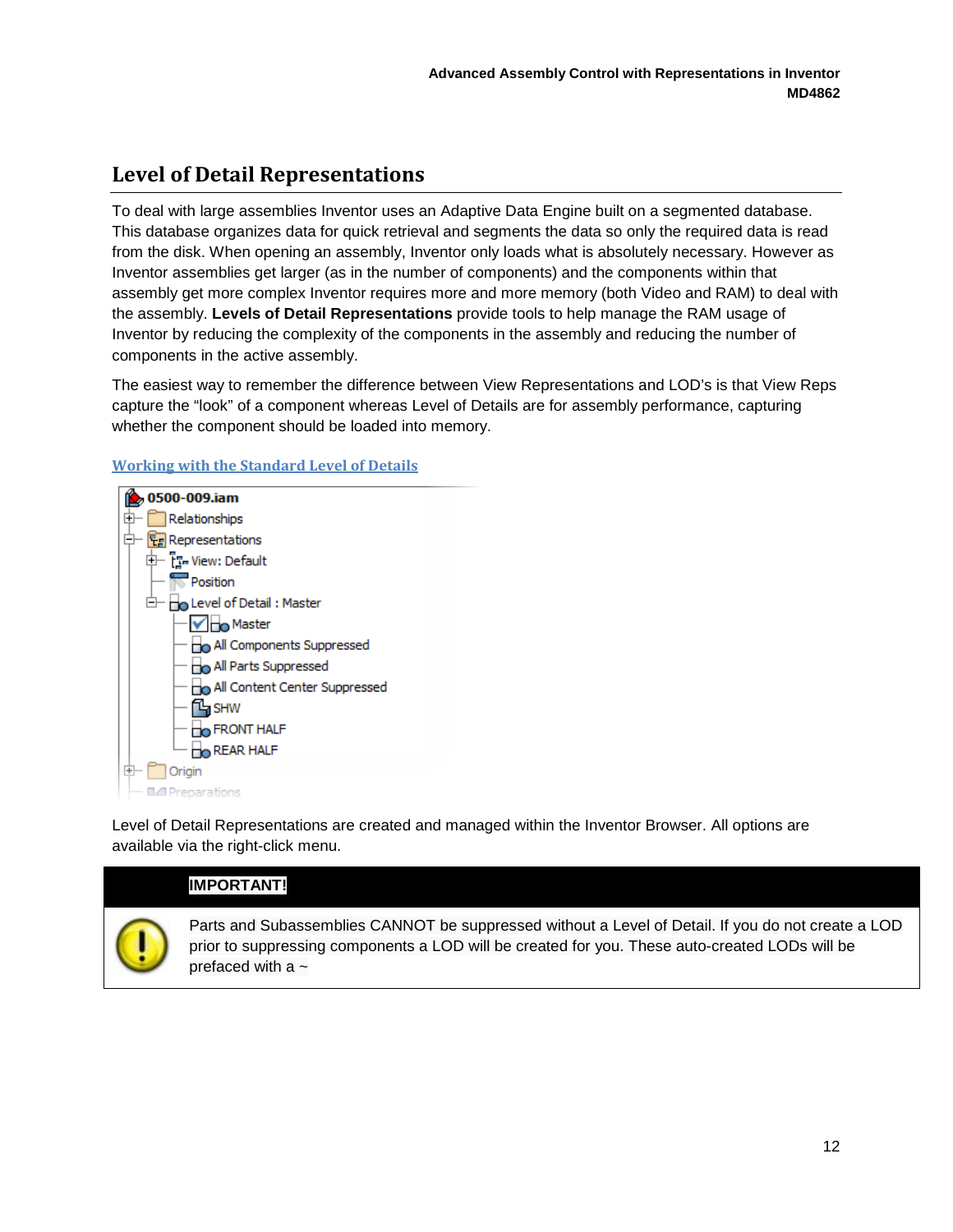Each assembly has four built in LOD's: Master, All Components Suppressed, All Parts Suppressed, and All Content Center Suppressed:

- 1. Master is the default LOD, This LOD will always show each assembly and part as is, no components suppressed
- 2. All Content Center Suppressed will suppress any component originating from the Content Center
- 3. All Parts Suppressed suppresses all parts, but leaves the sub-assemblies unsuppressed
- 4. All Components Suppressed suppresses everything… all parts, all sub-assemblies

## **IMPORTANT**

Level of Details can be nested in that an assembly LOD can call a sub-assembly LOD

The advantage of using All Components Suppressed is that any assembly regardless of the number of parts can be opened almost instantly. Once open additional LODs can be created to unsuppress the components you wish to work on / with

#### **IMPORTANT**



The Bill of Materials (BOM) will ALWAYS show the master LOD. You may notice that will accessing the BOM that Inventor loads in all of the components, this means that it may take longer than normal to access the BOM as its loading components into memory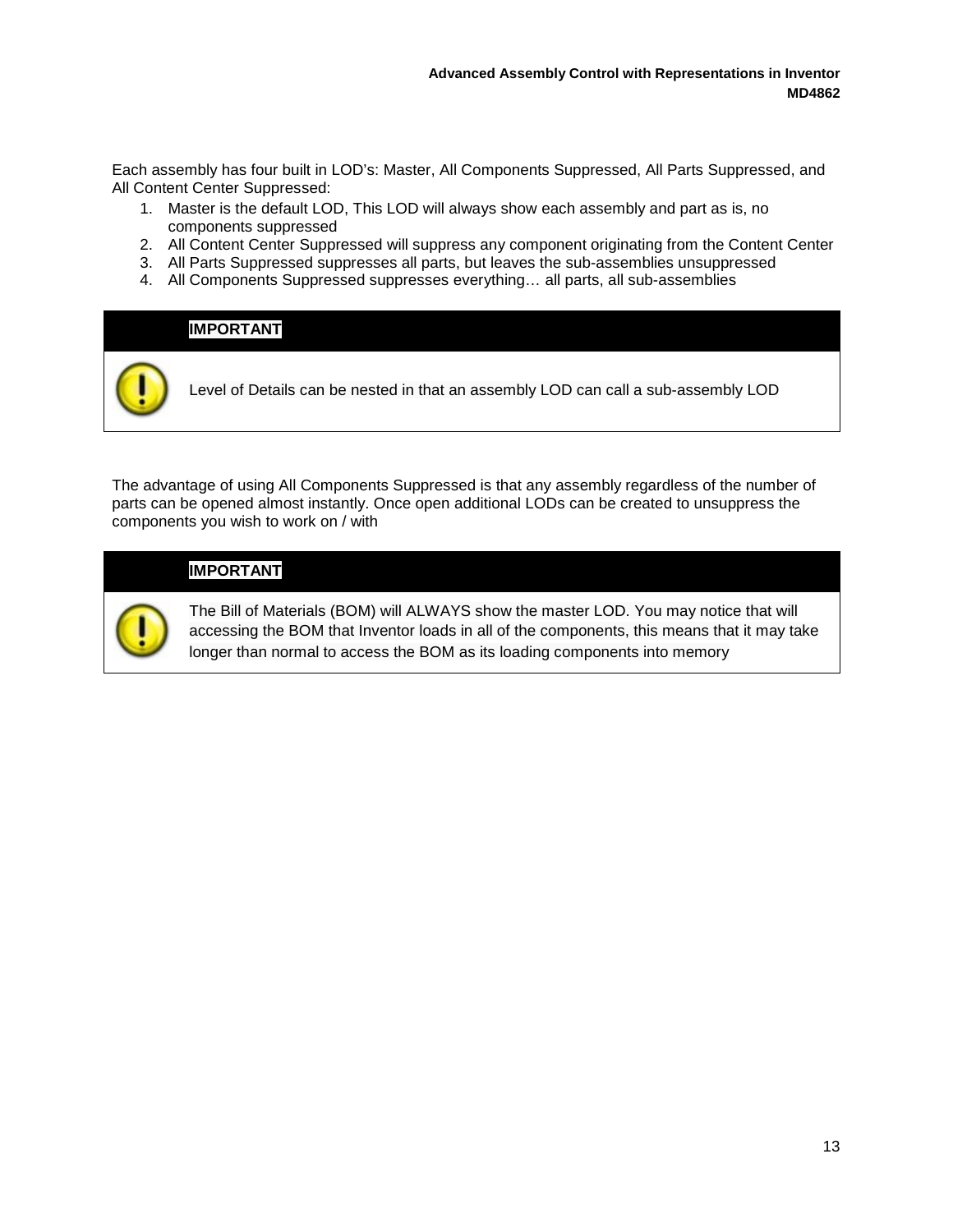#### *Setting the LOD on open*

The active level of detail can be set as you are opening the assembly. This is a great way to decrease the time it takes to open an assembly. For example, use the All Parts Suppressed LOD to open the assembly and then unsuppress the components requiring changes.

| <b>File Open Options</b>                                                                                          |  |
|-------------------------------------------------------------------------------------------------------------------|--|
| Open Express                                                                                                      |  |
| Design View Representation                                                                                        |  |
| <b>Last Active</b>                                                                                                |  |
| Positional Representation                                                                                         |  |
| Master                                                                                                            |  |
| Level of Detail Representation                                                                                    |  |
| <b>REAR HALF</b>                                                                                                  |  |
| Master<br>All Components Suppressed<br>All Parts Suppressed<br>All Content Center Suppressed<br>SHW<br>FRONT HALF |  |
| <b>EREAR HALF</b>                                                                                                 |  |

#### *LOD & Mass*

When working with LOD's you may be prompted on how you want to deal with the Mass properties. You have the option to either calculate the mass properties for the active LOD, meaning any suppressed component will be ignored. Alternatively, you can calculate the mass properties for the master level of detail even though you have a different LOD active.

|                | Component Model State Display Options                   |                                                                                                             | Orientation                                               |
|----------------|---------------------------------------------------------|-------------------------------------------------------------------------------------------------------------|-----------------------------------------------------------|
| File           |                                                         |                                                                                                             | Front                                                     |
|                | D:\ Vault Working Folder \Designs\PMP 2000\0500-009.iam |                                                                                                             | Current                                                   |
| Representation |                                                         |                                                                                                             | Top<br>Bottom                                             |
| File View      | V 6                                                     | <b>Poston</b>                                                                                               | Left<br>Right                                             |
|                |                                                         | <b>Do</b> Level of Detail<br>Master<br>All Content Center Suppressed<br>FRONT HALF<br><b>REAR HALF</b><br>× | Iso Top Left<br><b>Iso Bottom Rd</b><br><b>Iso Bottos</b> |
|                |                                                         |                                                                                                             | $\circledR$                                               |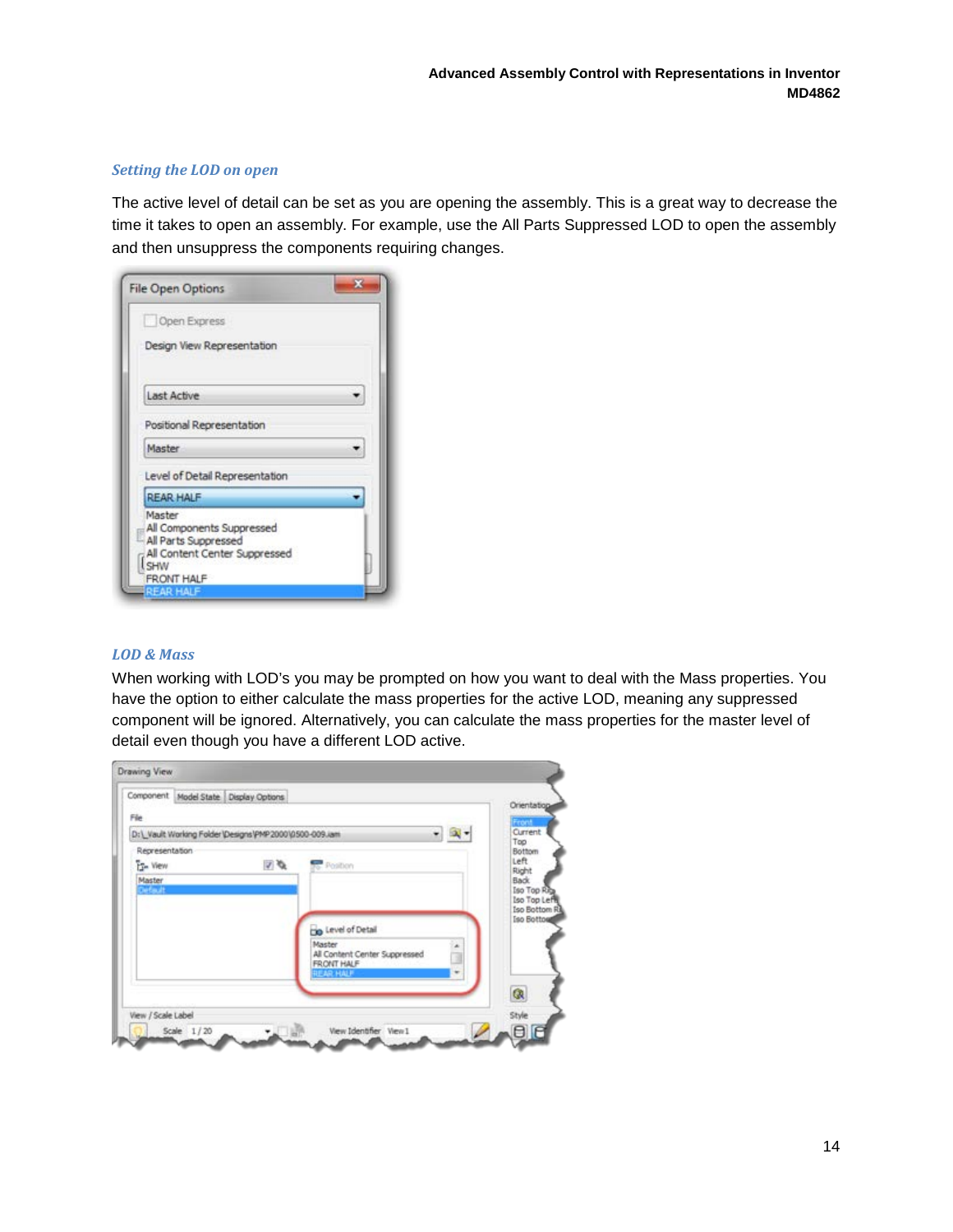#### *Linking LOD*



Within the Productivity Tools, area of an Inventor assembly is the Link Level of Details functionality. It "provides the means to select a named Level of Detail representation from the active assembly, and activates a Level of Detail representation with the same name within subassemblies containing a Level of Detail representation with that name."

#### **IMPORTANT!**



The names of the LOD must be spelled EXACTLY the same and MUST BE IN THE SAME CASE, as in all uppercase or lowercase lettering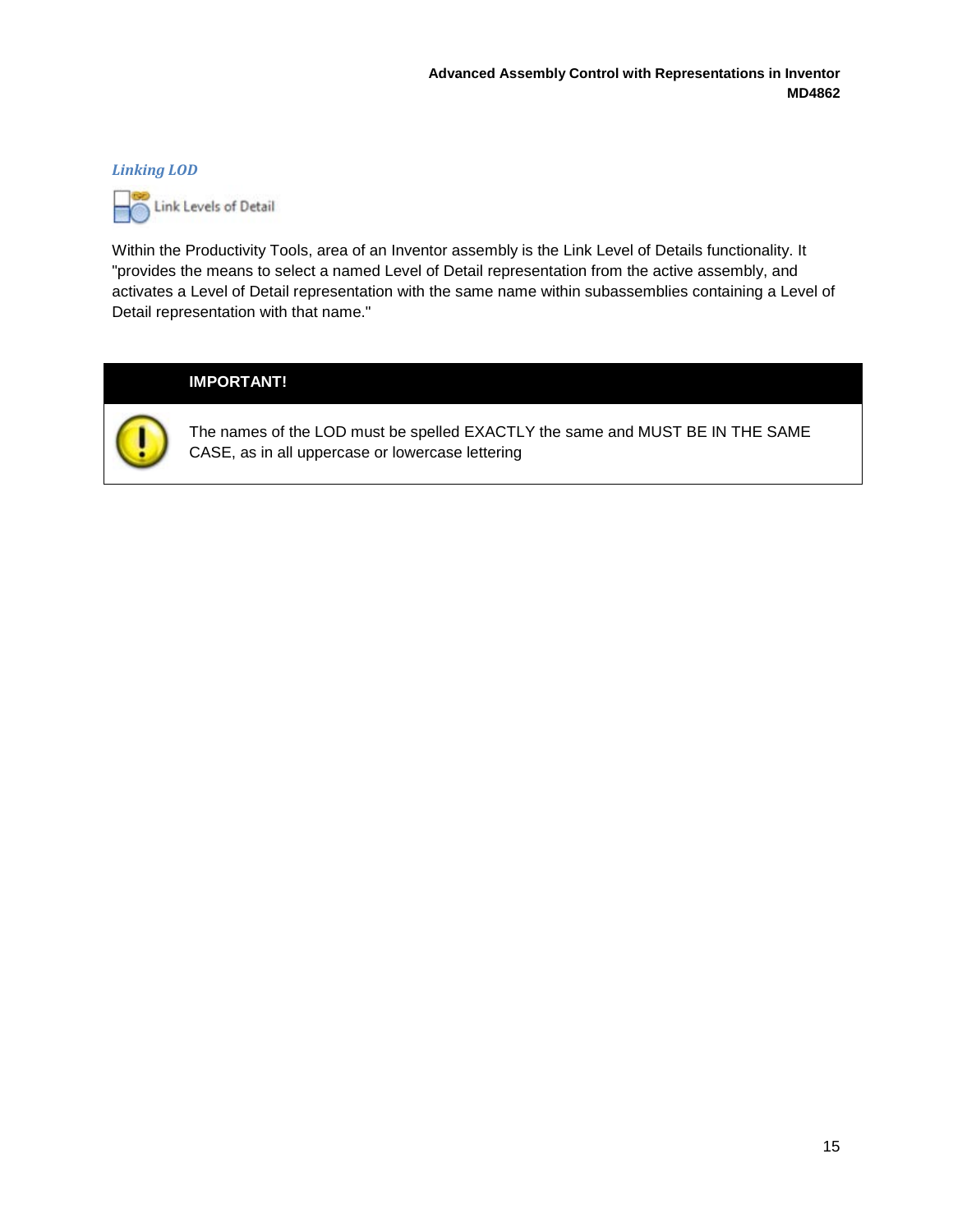#### <span id="page-15-0"></span>**Creating Level of Details**

LOD's have 3-main types

- Component Suppression
- Substitute Assembly Simplification
- Component Substitution

#### *Component Suppression*

The simplest option, this type of LOD captures component suppression. With the LOD active suppress components by selecting on the screen or in the browser, right-clicking and select suppress.

中 Hg 0214-033:1 (All Content Center Suppressed) <sup>+</sup> [<sup>4</sup><sub>1</sub> 0214-034:1 (All Content Center Suppressed)  $+$   $-2$  0214-035:1  $+$   $+$   $+$  0214 036:1 (Suppressed)  $+$   $+$   $+$  0214 066:1 (Suppressed) 中 円 0214 066:2 (Suppressed) 中 B 0214 067:1 (Suppressed)  $\oplus$   $\Box$  0214 069:1 (Suppressed)  $+$   $+$   $+$  0214 068:1 (Suppressed)  $\oplus$   $\Box$  0214 069:2 (Suppressed) 中 B 0214 069:3 (Suppressed)  $+$   $+$   $+$   $+$  0712 099:1 (Suppressed) TRAJECTORY MODEL - BLCUFV BREAKER: 1



Suppressed components cannot be selected on the screen and are represented in the browser greyed and with a line thru them.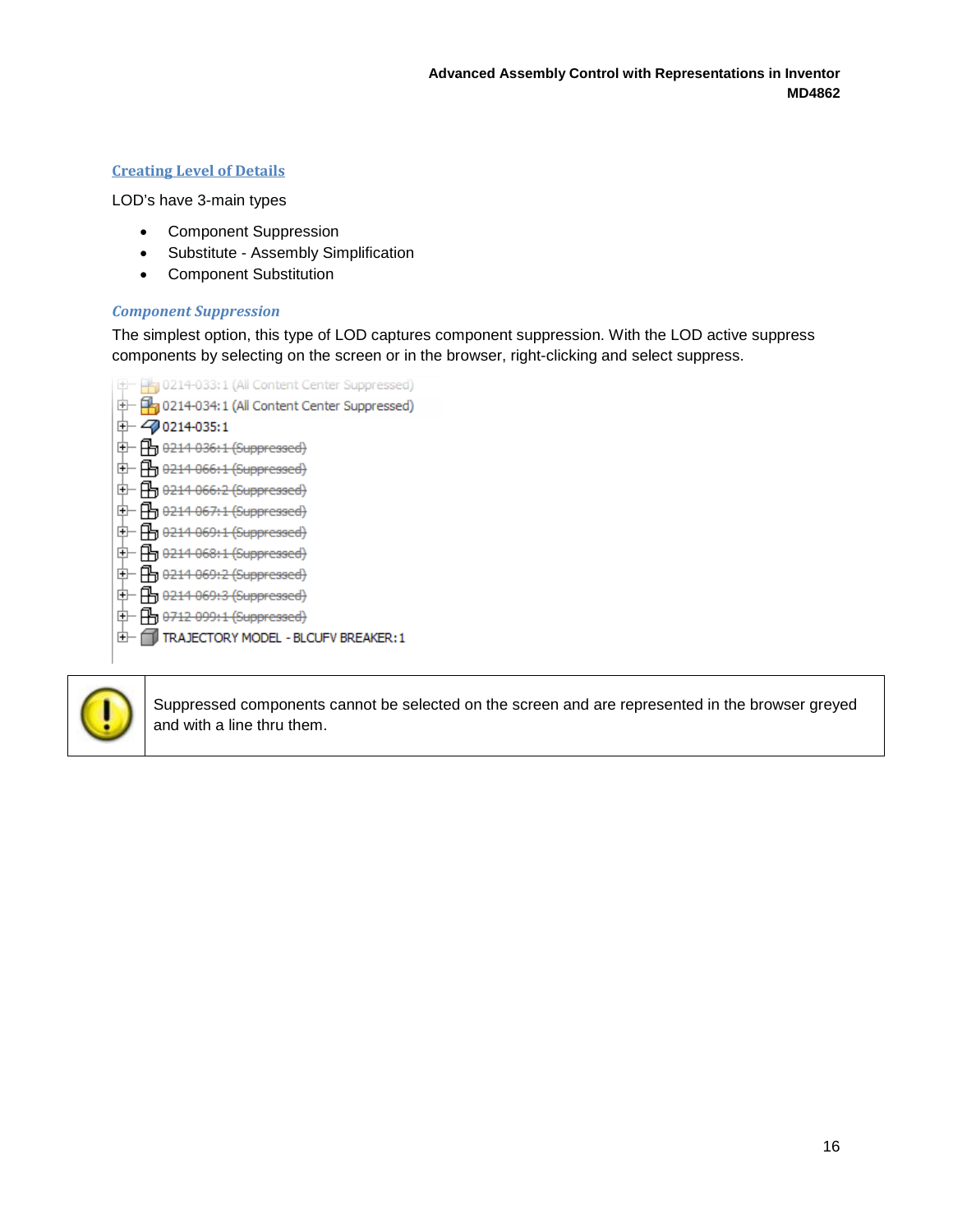#### *Substitutes*

By creating a new Substitute LOD you are creating a new part that will be used in place of the assembly component. On top of reducing the number of components, the creation of this substitute provides options to simplify the part.

When generating a derived assembly you control which parts are included, how they are included, and whether a solid or a surface model is generated.



- 1. **Derive Style:** Solid No Edges/Merge Seams, Solid With Edges/Maintaining Seams, Multibody Solid, or a Surface model
- 2. **Derived Type**: To include or exclude the component or to perform a Boolean operation (as in use the component to subtract / union / intersect). Select the icon to set the operation for the component. The default is the yellow "+" which means the component is included and added to the substitute
- 3. Use the **Representation** tab to select pre-existing representations (View, Positional, or LOD) to base the new substitute off.

The shrink-wrap option can be thought of taking shrink wrap and covering the outside of your assembly. This shrink-wrapped representation is used as a substitute within the assembly as a level of detail.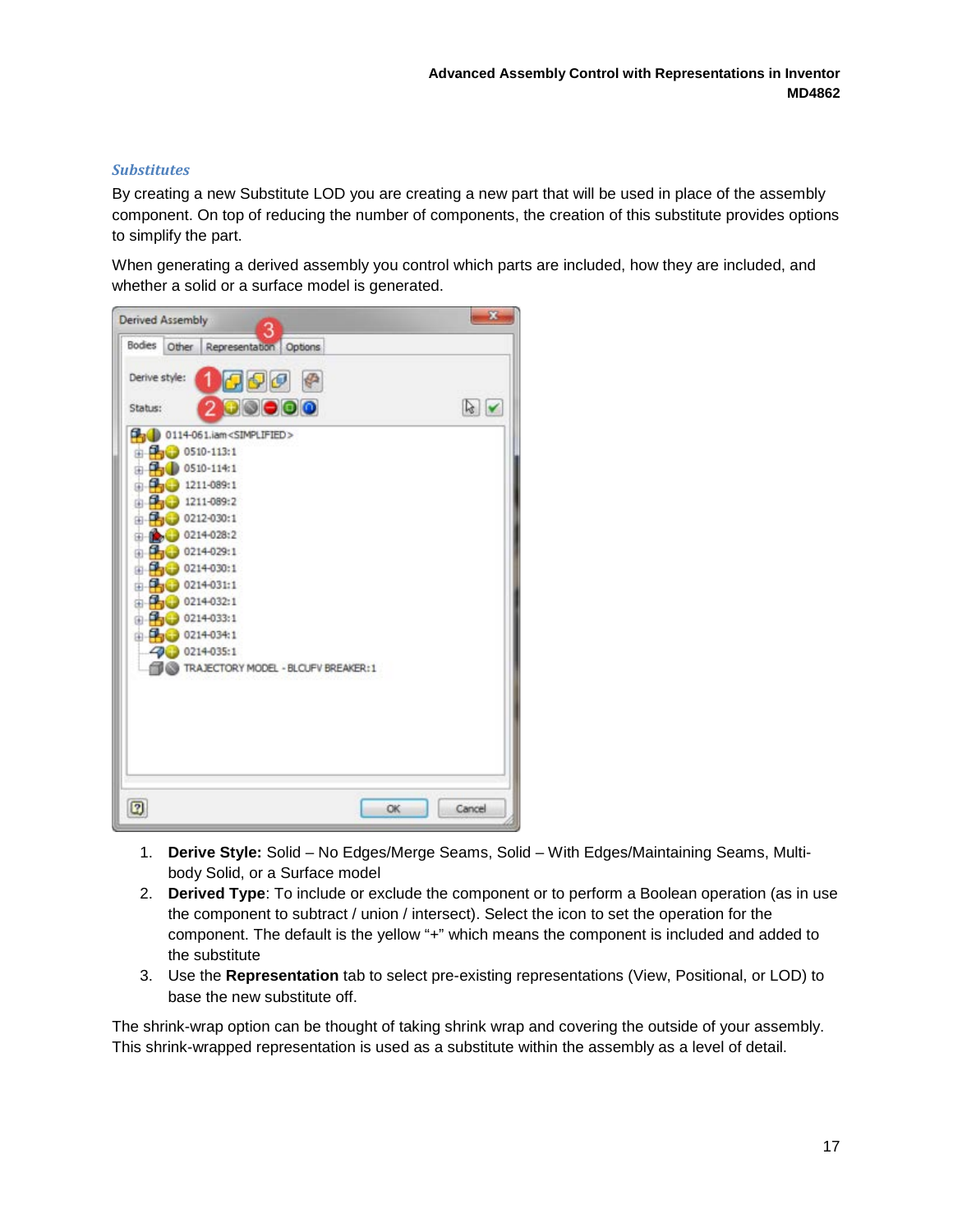| <b>Assembly Shrinkwrap Options</b>                 |                |   |            |                           | X      |
|----------------------------------------------------|----------------|---|------------|---------------------------|--------|
| Style<br>0000                                      |                |   |            | <b>Preview</b>            |        |
| Simplification<br>V Remove geometry by visibility  |                | 2 |            |                           |        |
| O Whole parts only                                 |                |   |            |                           |        |
| Parts and faces                                    |                |   |            |                           |        |
| Visibility:                                        | 0              |   |            |                           |        |
| V Ignore surface features for visibility detection |                |   |            |                           |        |
| Remove parts by size                               |                |   |            |                           |        |
| Size ratio:                                        |                |   | $\%$       | <b>Communication</b>      |        |
| Hole patching                                      |                |   |            |                           |        |
| None<br><b>All</b>                                 |                |   |            |                           |        |
| Range (Perimeter)                                  |                |   |            |                           |        |
| Min                                                | $1 \text{ in}$ |   | Max        | 999999 in<br>×            |        |
| Include other objects                              |                |   |            |                           |        |
| Work Geometry                                      |                |   |            | Mates                     |        |
| Sketches                                           |                |   | Parameters |                           |        |
| <b>Pa</b> Break link                               |                |   |            | Remove all internal voids |        |
| V Reduced Memory Mode                              |                |   |            |                           |        |
| Create independent bodies on failed Boolean        |                |   |            |                           |        |
| $\bm{\mathbb{E}}$                                  |                |   |            | OK                        | Cancel |
|                                                    |                |   |            |                           |        |

- 1. **Output** (either solid or surface)
- 2. **Simplification**  Components can be removed based on percentage visible.
- 3. **Hole Patching** is used to patch any cutout in the model (it doesn't have to be circular). This is useful to simplify the part, but is optional.

#### *Part Substitution (Select Part File)*

The last option is to model a simplified version of the assembly as a stand-alone part file. This file is then selected when creating the Level of Detail representation.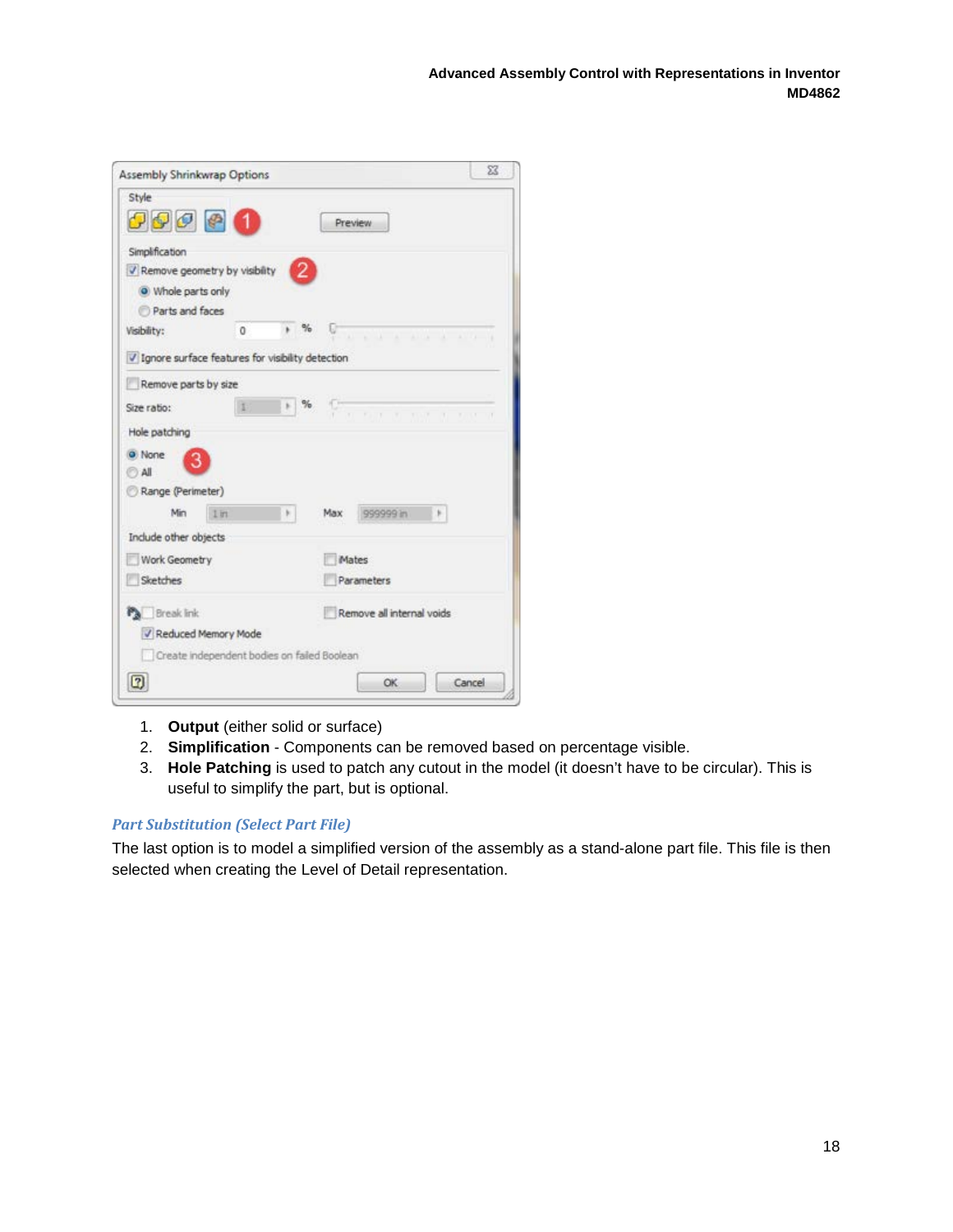# <span id="page-18-0"></span>**Inventor Simplify Tools**

"*When you do not need to display all the details provided in a part (.ipt) file for an assembly, create a simple representation of the assembly with only the critical information, such as mounting points. Use the Simplify tools to reduce model complexity for easier and faster referencing throughout your design process.*"



Why would you simplify the model?

- Remove intellectual property so the model can be shared with others without the possibility of reverse engineering
- Improve performance

#### **IMPORTANT!**



In some instances, these tools are referred to as BIM Simplify tools, BIM standing for Building Information Model. Although we will not be exchanging information with Autodesk Revit there are still opportunities to use these tools to simplify the model

#### *Include Components*

The Include Components feature creates a new View Representation (labeled Simple View 1, Simple View 2, etc) and provides tools to select just the components you want to include in the new View Rep.



Changes the View to show all components, only included components, or only excluded components. Continue Picking as needed regardless of the view set

Specifies the Selection Priority: Component (sub-assemblies) or Part (selects parts regardless if in a sub-assembly)

Use the Select All Occurrences option to select all component occurrences (instances) of the selected component

Undoes the previous selection

NOTE: Shift + selection deselects the component from inclusion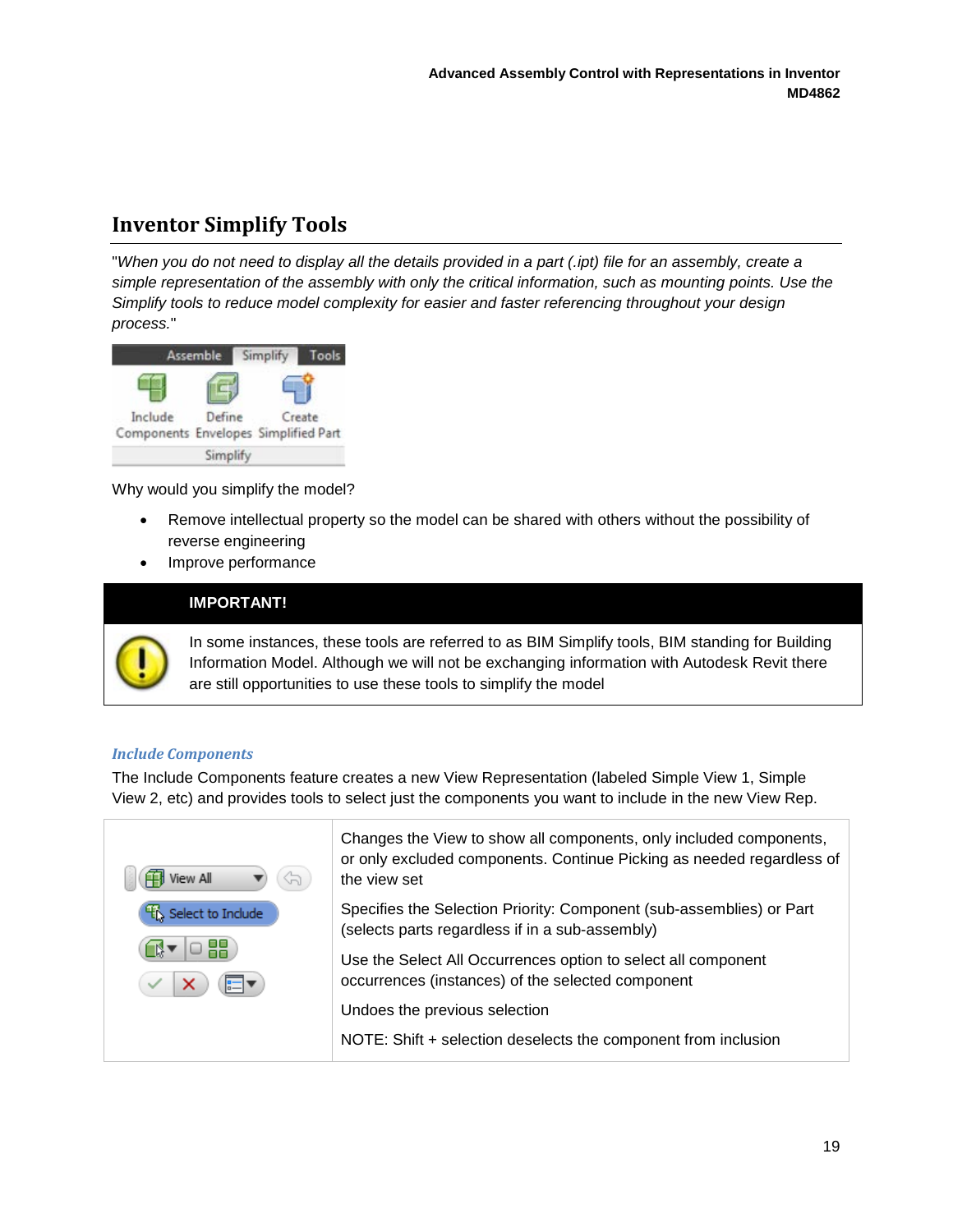#### *Define Envelope*

Generates an Envelope object, a rectangular or cylindrical bounding box representation of the selected component. Use this to remove complexity from the exterior of included parts



The simplified envelopes will appear in the browser. If you want to redefine an envelope, delete it and define a new envelope.

To view the original assembly without the envelopes, in the browser, drag and drop the End of Feature node above the Envelope node, and select Show Original of the envelope from the context menu.